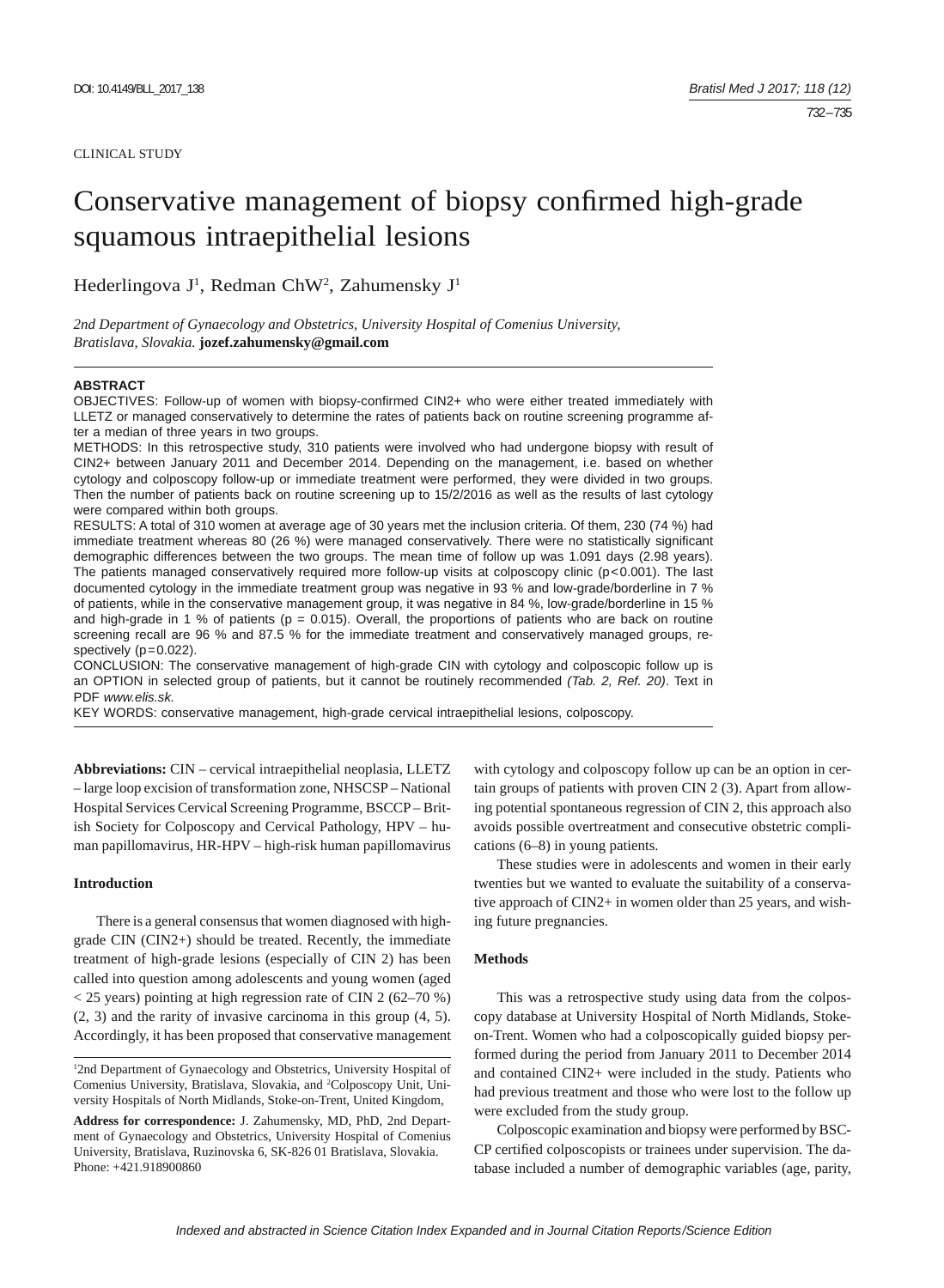smoking habits), referral information, previous history at colposcopy, histologic results, subsequent colposcopy or/and cytology follow up. If the data on subsequent cytology had been missing, they were searched in the Open Exeter cytology database. We collected the data from biopsies performed till 15/2/2016.

The patients were divided in two groups: patients requesting conservative management (group 1) and those requesting immediate treatment who had a loop excision of the cervical transformation zone (group 2). The decision for conservative management was taken after colposcopy and discussion with the patient.

Patients who received immediate treatment were managed according to NHSCSP guidelines, i.e. they received a cure cervical test (cytology and high-risk HPV test) at 6 months. Should it show to be negative, they underwent cytology at 3 years. Patients in the conservatively managed group had colposcopy and a cervical cytology at 6 months (HR-HPV testing was not routinely available). The follow-up was scheduled for every six months until the patient is treated, or cytology becomes negative on two consecutive occasions or cervical test becomes HPV negative.

We compared the characteristics of the two groups using chisquare test for categorical variables and Mann–Whitney U test for the continuous variables. The alpha level was set at 0.05. The time of follow up was calculated from the date when biopsy was taken up to 15/2/2016. For the outcome we compared the last available cytology result, number of colposcopy visits after the biopsy, number of patients back on normal screening programme and number of hysterectomies in the two groups.

# **Results**

A total of 371 women who had been CIN2+ diagnosed by cervical biopsy in given period of time were identified from the database. Twenty-eight patients who had had previous treatment and thirty-one who had been lost to the follow up were excluded from the study group, thus leaving a cohort of 310 patients. The patient characteristics and referral cytology findings are summarized in Table 1.

| Tab. 1. Patient characteristics and referral cytology findings. |  |  |  |
|-----------------------------------------------------------------|--|--|--|
|-----------------------------------------------------------------|--|--|--|

|                     | Immediate treatment | Conservative        |         |
|---------------------|---------------------|---------------------|---------|
|                     | $(n=230)$           | management $(n=80)$ | p       |
| Age, y              | $28(23-63)$         | $26(24 - 50)$       | 0.09    |
| Parity              |                     |                     | 0.06    |
| <b>Nuliparous</b>   | 177 (77%)           | 58 (72%)            |         |
| Primiparous         | 13 (6%)             | 11 (14%)            |         |
| Multiparous         | 40 (17%)            | 11 (14%)            |         |
| Smoking             |                     |                     | 0.36    |
| N <sub>0</sub>      | 149 (65%)           | 57 (71%)            |         |
| Yes                 | 81 (35%)            | 23 (29%)            |         |
| Referral cytology   |                     |                     | 0.06    |
| Negative            | 4(2%)               | 4(5%)               |         |
| L-Grade/Borderline  | 138 (60%)           | 55 (69 %)           |         |
| H-Grade             | 88 (38%)            | 21 (26%)            |         |
| Punch biopsy result |                     |                     | < 0.001 |
| CIN2                | 136 (59%)           | 71 (89%)            |         |
| CIN <sub>3</sub>    | 94 (41%)            | $9(11\%)$           |         |
| $-1$                |                     |                     |         |

Data are n (%). Age is shown as median (range)

Women in conservatively managed group tended to be younger and either nulliparous or primiparous but there were no statistically significant differences in the demographics or smoking habits between two groups.

There was a higher proportion of initial high-grade cytology in the immediate treatment group but the referral cytology did not influence the management significantly. The patients with histological result of CIN2 rather than those with CIN3 on initial biopsy were more likely to be managed conservatively  $(p<0.001)$ .

Two hundred and thirty (74 %) had immediate treatment whereas eighty (26 %) were managed conservatively. Of those undergoing immediate treatment, high-grade disease (CIN2+) was found in 67 % ( $n = 155$ ), 42 patients had CIN1 on histology results, and 32 had negative histologic specimens or HPV changes only. One case of stage 1a1 cervical cancer was detected.

The majority (71 %) of the conservatively managed group has avoided treatment whilst 29 % required further treatment with LLETZ. Only 32 % of conservatively managed cases were discussed at the cervical screening multi-disciplinary meeting.

The mean time of follow up was 1.091 days (2.98 years). The patients managed conservatively received more follow-up visits  $(p < 0.001)$ .

The last documented cytology in the immediate treatment group was negative in 93 % and low-grade/borderline in 7 % of patients, while in the conservative management group, it was negative in 84 %, low-grade/borderline in 15 % and high-grade in 1 % of patients ( $p = 0.015$ ).

There were four cases of hysterectomy in the followed period in immediate treatment group and none in the conservative management group ( $p = 0.54$ ). Overall, the proportions of patients who are back on routine screening recall are 96 % and 87.5 % for the immediate treatment and conservatively managed groups, respectively ( $p = 0.02$ ).

## **Discussion**

CIN 1 is a histologic diagnosis associated with HPV viral replication and regresses spontaneously in most cases (9). Although known for its precancerous potential, high grade CIN has also a certain potential to regress. In general, the regression rates for CIN 2 are higher than those for CIN3, but lower than those for CIN1. Some authors suggest that CIN 2 includes a heterogeneous collection of lesions with a subset of CIN2 behaving as a low-grade lesion  $(10, 11)$ , requiring specific management rather that routine immediate treatment like that required in CIN 3. Several recent studies focused on CIN 2 management in young women under 25 years show high regression rates in this group of patients, varying from 39 % to 71 %  $(2, 3, 12, 13)$ . Although the regression rates seem to be higher in adolescent population than in adult women, nearly half of CIN 2 will resolve if left untreated in adults (14). Discacciati studied a cohort of women with the diagnosis of CIN2 aged 19–43 and found no significant association with their age at diagnosis with progression or regression of CIN2 at the end of the observed 12-month period (15).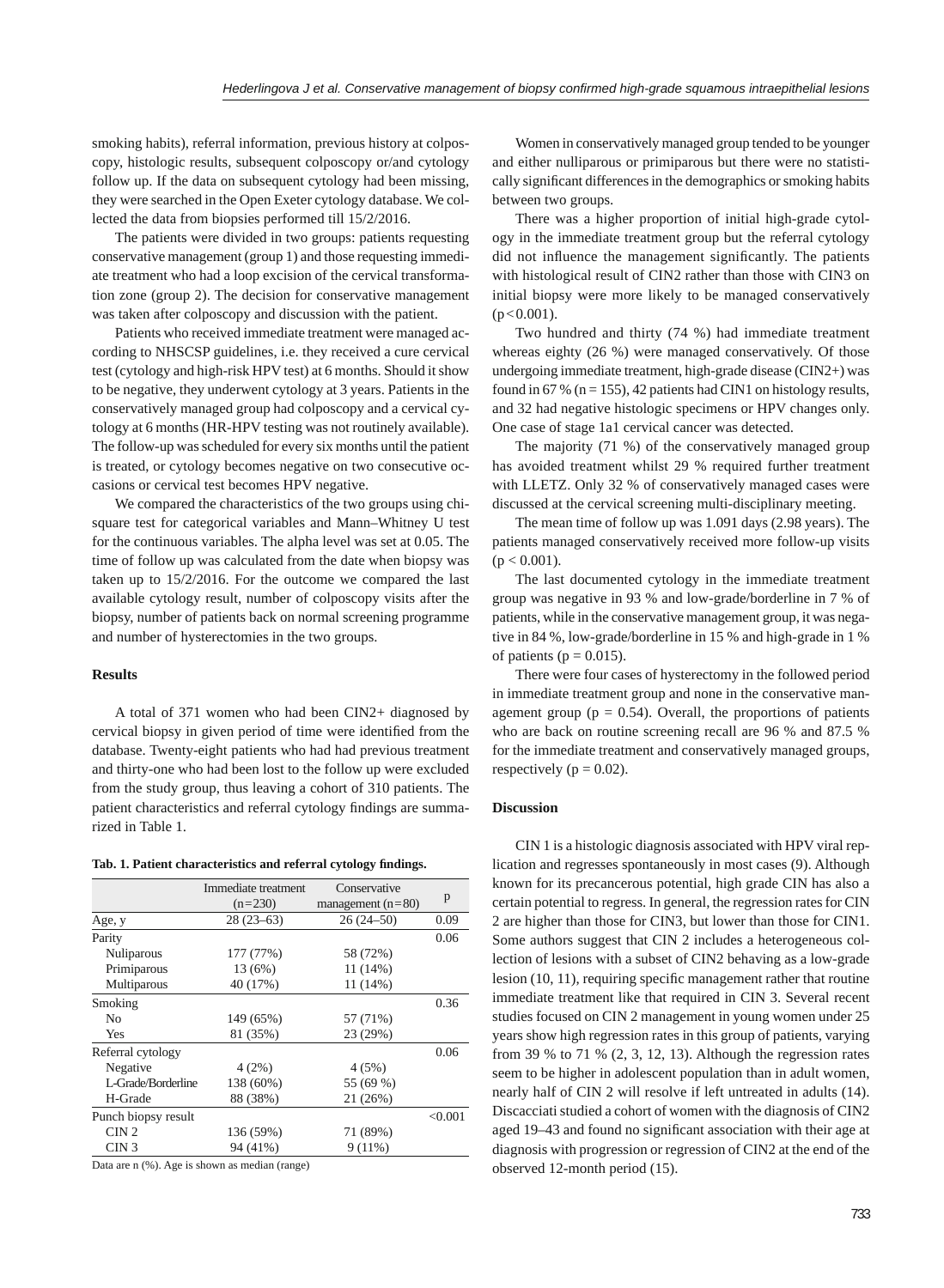732 – 735

#### **Tab. 2. Follow-up of the patients.**

|                                  | Immediate   | Conservative |         |
|----------------------------------|-------------|--------------|---------|
|                                  | treatment   | management   | p       |
|                                  | $(n = 230)$ | $(n = 80)$   |         |
| $N^{\circ}$ visits at colposcopy | $0(0-9)$    | $1(0-7)$     | < 0.001 |
| Last Cytology                    |             |              | 0.015   |
| Negative                         | 215 (93%)   | 67(84%)      |         |
| L-Grade/Borderline               | 15 (7%)     | 12 (15%)     |         |
| H-Grade                          |             | 1(1.25%)     |         |
| Back on routine screening        |             |              | 0.022   |
| N <sub>0</sub>                   | 10(4%)      | 10(12.5%)    |         |
| Yes                              | 220 (96%)   | 70 (87.5%)   |         |
| Hysterectomy                     |             |              | 0.54    |
| No                               | 226 (98%)   | 80 (100%)    |         |
| Yes                              | 4(2%)       | $\theta$     |         |

Data are n (%). Number of visits at colposcopy is shown as median (range)

In our study, we followed women at average age of 30 years who have not had CIN2+ (including CIN2 and CIN3) treated immediately after histological diagnosis. About a third of these women required further treatment and none underwent hysterectomy. The last cytology result in the follow-up period in this group was negative in 84 % and low-grade/borderline in 15 %, while there was only one case of high-grade cytology found. These numbers support the evidence of regression potential of high-grade CIN: the fact that 86 % of patients who avoided treatment were able to display normal screening results suggests that conservative management can be a reasonable option.

This study did not specifically document why and on what parameters the conservative management had been chosen. It is reported that the regression rates for CIN2 seem to be higher when the referral cytology is low-grade/ASCUS rather than high-grade (15). When CIN2 diagnosis on biopsy is made after a high-grade smear, the patients are more apt to have underlying CIN3 (11). In our study, there was no significant association with the index cytology. The specificity of colposcopy examination is not very high, especially for low-grade lesions (17). The colposcopic appearance of lesions would have been a factor in deciding the management. It has been noted that normal and low-grade colposcopic impression with CIN2 on biopsy is strongly associated with minor cone histology (18). In other study, the regression rates of CIN2 were higher in women whose lesions were restricted to one quadrant when compared to those with lesion extending to one or more quadrants (15).

Some other predictive factors may help decide whether conservative management is a safe option. Persistent HPV infection, especially HPV 16/18 is associated with the risk of progression to higher CIN (2, 11, 16). In our study, the data on HR-HPV testing were unavailable in half of the cases and therefore not included in the analysis. HPV genotyping and some other biomarkers like P16 protein expression might be useful when deciding possible management options (19, 20).

There is a need for cautious approach to conservative management of high-grade lesions. In terms of cervical cancer prevention, the safest management obviously lies in immediate treatment after the diagnosis of CIN2+. In our immediate treatment cohort, 96 %

of patients are back on routine screening recall and in 93 %, their last cytology was negative. Nevertheless, some cases may call for a different approach, like those of young nulliparous patients with CIN 2 on biopsy and normal colposcopic findings. Best practice would be to discuss every such patient on multidisciplinary meetings where cytology and histology results are reviewed, HPV genotyping considered and future management of the patient discussed. Every patient should be informed about the possible management options, and their benefits and risks. If opting for conservative management, good compliance is absolutely necessary for the sake of careful cytology and colposcopy follow-up (Tab. 2).

These considerations underline the need for further prospective studies with specific inclusion criteria to identify the group of patients that is most suitable for conservative management as well as to define the protocols of follow-up to lower the risk of potential progression to higher grade CIN.

# **References**

**1. Massad LS, Einstein MH, Huh WK et al.** 2012 updated consensus guidelines for the management of abnormal cervical cancer screening tests and cancer precursors. Obstet Gynecol 2013; 121: 829–846.

**2. Moscicki AB, Ma Y, Wibbelsman C, et al.** Rate of and risks for regression of CIN 2 in adolescents and young women. Obstet Gynecol 2010; 116: 1373–1380.

**3. McAllum BE, Sykes PH, Sadler L, Macnab H, Simcock BJ, Mekhail AK.** Is the management of CIN 2 always necessary in women under 25 years old? Am J Obstet Gynecol 2011; 205: 478.e17.

**4. Popadiuk C, Stankiewicz A, Dickinson J, Pogany L, Miller AB, Onysko J.** Invasive Cervical Cancer Incidence and Mortality Among Canadian Women Aged 15 to 29 and the Impact of Screening. J Obstet Gyneacol Can 2012; 34 (12): 1167–1176.

**5. Castanon A, Leung VM, Landy R, Lim AW, Sasieni P.** Characteristics and screening history of women diagnosed with cervical cancer aged 20–29 years. Br J Cancer 2013; 109 (1): 35–41.

**6. Heinonen A, Gissler M, Riska A, Paavonene J, Tapper AM, Jakobsson M.** Loop Electrosurgical Excision Procedure and the Risk for Preterm Delivery. Obstet Gynecol 2013; 121: 1063–1068.

**7. Kyrgiou M, Koliopoulous G, Martin-Hirsch P, Arbyn M, Prendiville W, Paraskevaidis E.** Obstetric outcomes after conservative treatment for intraepithelial or early invasive cervical lesions: systematic review and meta-analysis. Lancet 2006, 367 (9509): 489–498.

**8. Miller ES, Grobman WA.** The association between cervical excisional procedures, midtrimester cervical length, and preterm birth. Am J Obstet Gynecol 2014; 211: 242.e1–244.

**9. Hordning U, Junge J, Rygaard C, Lundvall F.** Management of lowgrade CIN: Follow-up or treatment? Eur J Obstet Gynecol Reprod Biol  $1995: 62: 49-52$ 

**10. Wilkinson TM, Sykes PHH, Simcock B et al.** Recurrence of highgrade cervical abnormalities following conservative management of cervical intraepithelial neoplasia grade 2. Am J Obstet Gynecol 2015; 212: 769.e1–7.

**11. Castle PE, Schiffman M, Wheeler CM, Solomon D.** Evidence for frequent regression of cervical intraepithelial neoplasia-grade 2. Obstet Gynecol 2009; 113: 18–25.